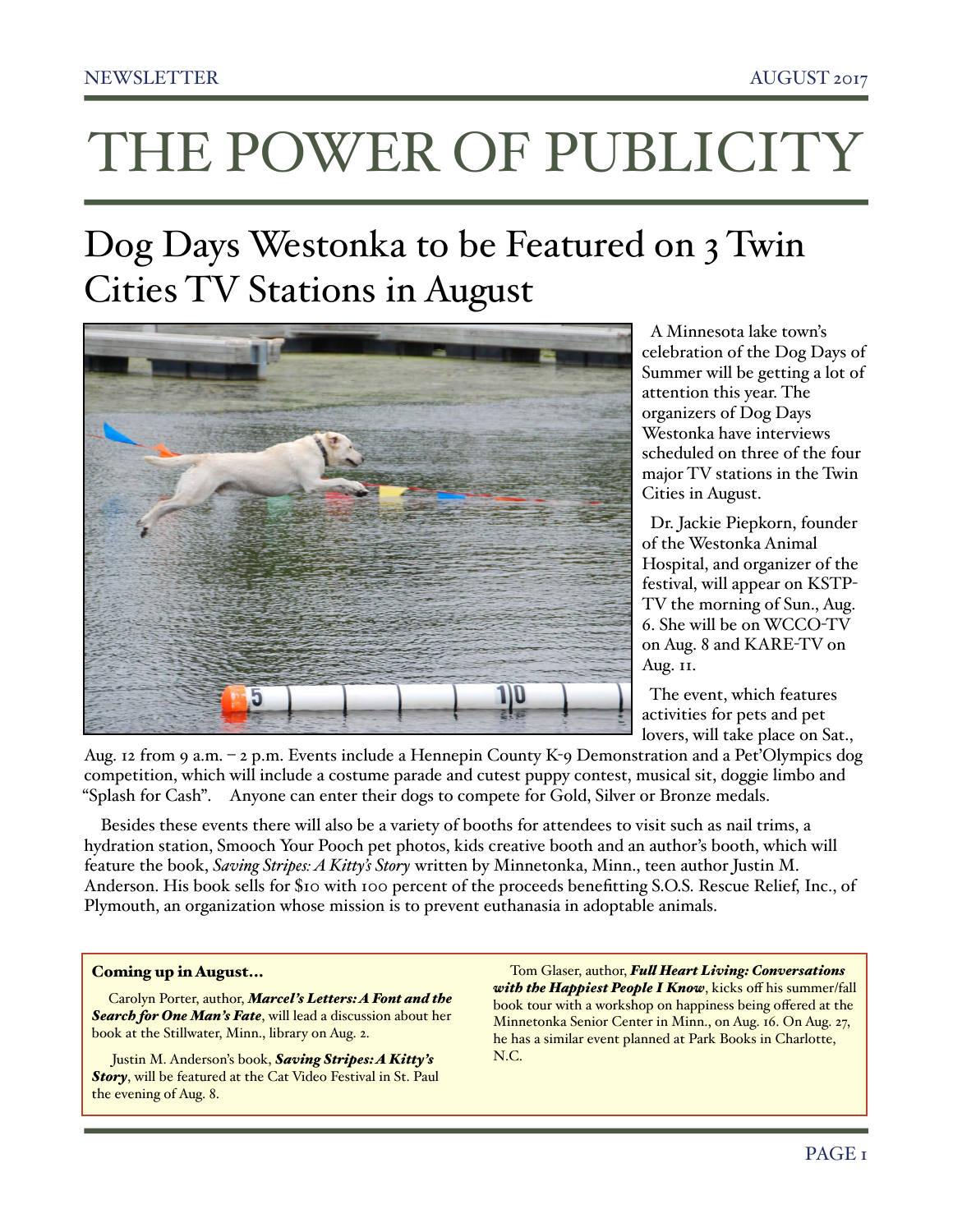#### Minnesota Book Award Finalist Kathleen Novak's Latest Book Launches in August



Minnesota author Kathleen Novak's novel, Rare Birds, officially releases on Sun., Aug. 6. In its review of the latest title by Novak, a Minnesota Book Award finalist, the [Star Tribune](http://m.startribune.com/review-rare-birds-by-kathleen-novak/437048313/?section=variety) says, "the several rare birds we meet along the way are impressionistic portraits of the community."

 The August 2017 issue of Minnesota Women's Press also features a story about the book ([See Page 25](http://eedition.womenspress.com/main.asp?SectionID=2&SubSectionID=176&PageID=25)), and in July, a story about the book appeared in the [Duluth News Tribune.](http://www.duluthnewstribune.com/features/pursuits/4297115-readings-writers-july-16-2017) The paper published a nice summary of the plot of this title, which will especially appeal to those raised in Northern Minnesota.



Learn more about the book at [www.KathleenNovak.com.](http://www.kathleennovak.com/)

# Minneapolis Star Tribune Reviews Jon Lauck's From *Warm Center to Ragged Edge*



 Congratulations to Jon Lauck, author, *From Warm Center to Raged Edge*. There is a review of his book published in the July 25 issue of the [Minneapolis Star Tribune](http://www.startribune.com/review-from-warm-center-to-ragged-edge-by-jon-k-lauck/436327533/) newspaper. It points out, in part, how the Midwest's image devolved from "ascendant and triumphant region" to "sterile backwater."

 Also on July 25, a story about the book published in the [Milwaukee](http://www.jsonline.com/story/news/local/wisconsin/2017/07/25/bar-full-academics-few-old-fashioneds-and-donald-trump-spur-midwest-history-resurgence/496708001/)  Journal-[Sentinel](http://www.jsonline.com/story/news/local/wisconsin/2017/07/25/bar-full-academics-few-old-fashioneds-and-donald-trump-spur-midwest-history-resurgence/496708001/) newspaper.



# The Catholic Spirit Publishes a Story About *Breaking the Cycle: writings By Women in Prison*



 The Catholic Spirit published a story in July about Joannie Moses' new book, *Breaking the Cycle: Writings By Women in Prison*. In the article, ["New Brighton writer helps](http://thecatholicspirit.com/news/local-news/new-brighton-writer-helps-incarcerated-women-pen-stories-hurt-hope/)  [incarcerated women pen stories of hurt, hope,](http://thecatholicspirit.com/news/local-news/new-brighton-writer-helps-incarcerated-women-pen-stories-hurt-hope/)" writer Melenie Soucheray shares Moses' motivation for going into the Residential Re-entry Center of Roseville, Minn., starting a writers group, and eventually helping her students publish a book featuring their work.

 The book features stories of hope and renewal. Learn more about the author on her website, [www.JoanMoses.com.](http://www.joanmoses.com)

# RMAPublicity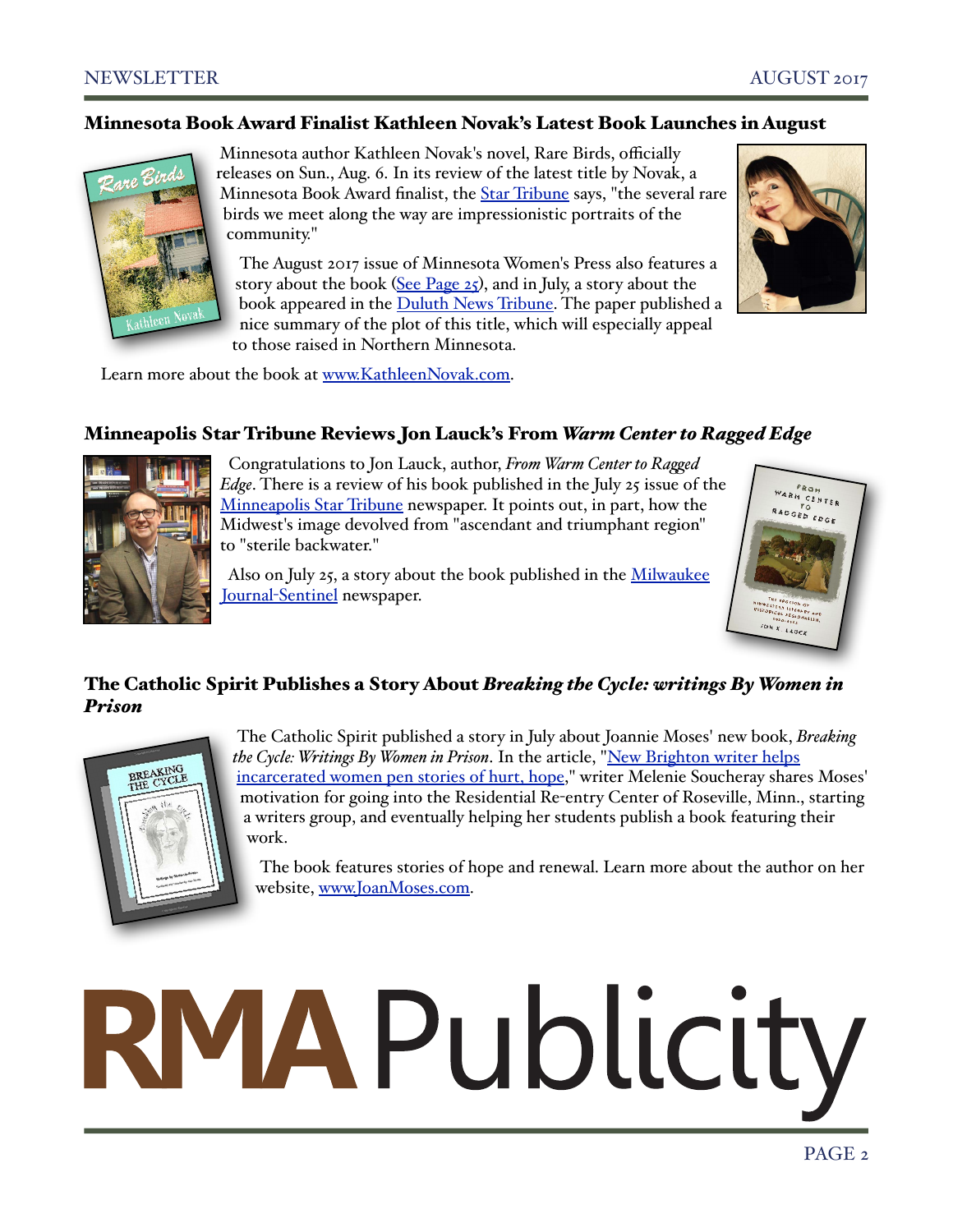# NEWSLETTER AUGUST 2017

[The Cook County News Herald](http://www.cookcountynews-herald.com/news/2017-07-15/General_News/Do_You_Feel_as_Old_as_You_Are_A_book_by_Anne_Simps.html) published an article RMA Publicity wrote about Anne Simpson's book, *Do you feel as old* 

### ALSO IN JULY ...



 Carolyn Porter, author, *Marcel's Letters: A Font and the Search for One Man's Fate*, signed books at Valley Booksellers in Stillwater, Minn., on July 8, at the Har Mar Mall Barnes and Noble in Roseville on July 9 and at Eat My Words in Minneapolis on July 21.

 Bob Petrella, author, *Days of the Giants*, participated in an author fair at the Ventress Memorial Library in Marshfield, Mass., on July 15.



RMA Publicity regularly posts author news and events to our Facebook page, which is easily accessed through the front page of [www.RMAPublicity.com.](http://www.RMAPublicity.com) If you would like to receive updates as they happen, please visit our Facebook page and ["like" it.](https://www.facebook.com/rmapublicity1)

*as you are?*



### MEDIA OPPORTUNITIES

If your book is relatable to any of the following events observed in August or September 2017, let us know! RMA Publicity may be able to help you secure publicity in the print, broadcast and/or online media for your book.

#### **August is...**

American Adventurers Month Children's Vision and Learning Month National Immunization Awareness Month National Traffic Awareness Month Read a Romance Month

#### **Also Observed in August...**

Exercise with Your Child Week – Aug. 6 – 12 Assistance Dog Week – Aug. 7-13 Japan's Unconditional Surrender Anniversary – Aug. 10 Be an Angel Day – Aug. 22 Be Kind to Human Kind Week – Aug. 25 – 31 National Grief Awareness Day – Aug. 30

\* Source: 2017 Chase's Calendar of Events

#### **September is...**

Do you feel as old<br>as you are?

Attention Deficit Hyperactivity Disorder Month Childhood Cancer Awareness Month Happy Cat Month National Honey Month National Recovery Month National Service Dog Month National Skin Care Awareness Month Ovarian Cancer Awareness Month Healthy Aging Month

#### **Also Observed in September...**

National Suicide Prevention Week – Sept. 4 – 10 National Assisted Living Week – Sept. 10 – 16 National Grandparents Day – Sept. 10 World Suicide Prevention Day – Sept. 10 Prostate Cancer Awareness Week – Sept. 17 – 23 Banned Books Week – Sept. 24 – 30 National Women's Health and Fitness Day – Sept. 27 World Rabies Day – Sept. 28 National Coffee Day – Sept. 29